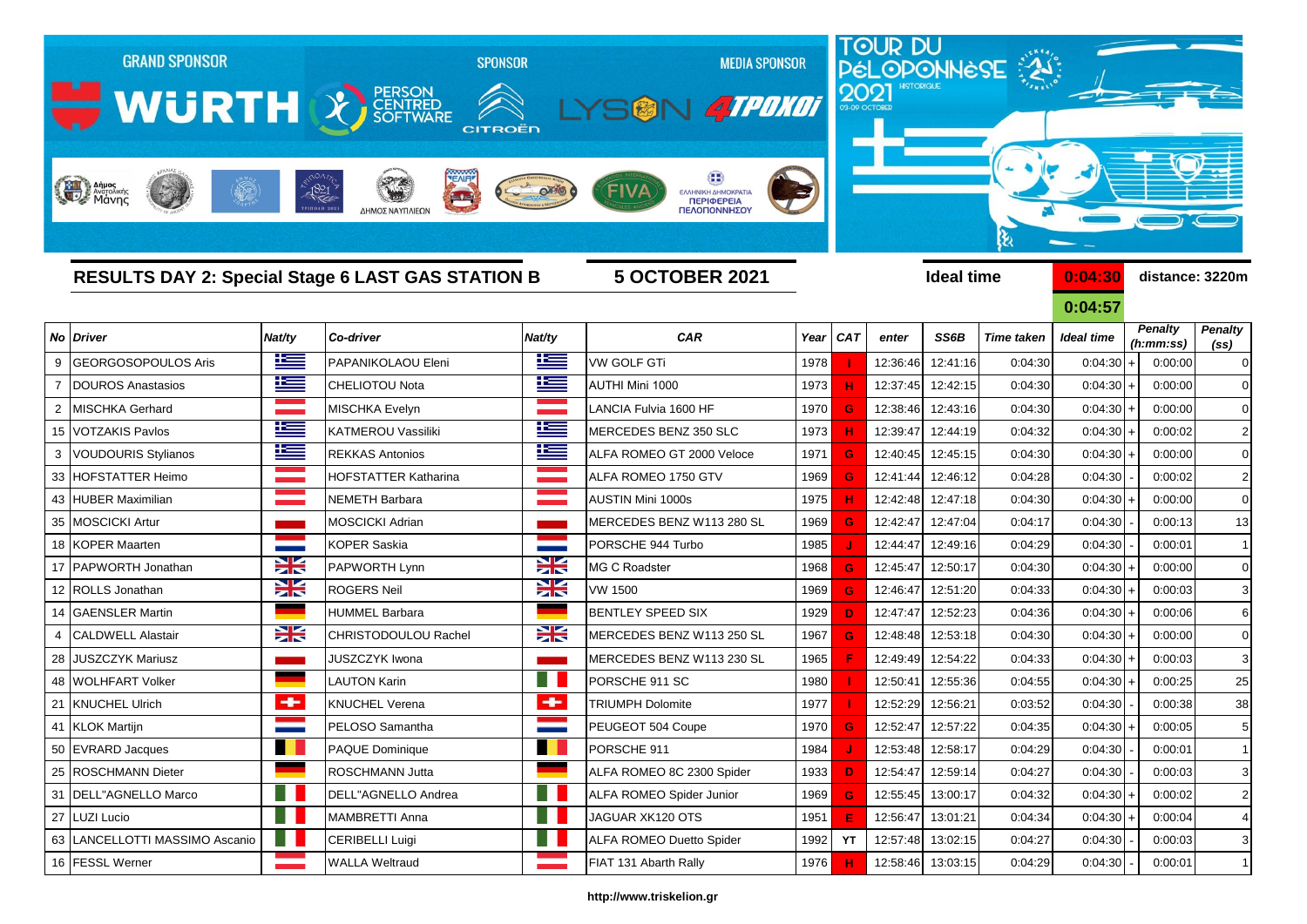|      | <b>GRAND SPONSOR</b><br>WURTH X SCRITTING<br>Anipos                                                    |        | <b>SPONSOR</b><br><b>CITROËN</b><br>$-1821$<br>$\rightarrow$<br>ΔΗΜΟΣ ΝΑΥΠΛΙΕΩΜ |           | <b>MEDIA SPONSOR</b><br>SON ATPOKOT<br>FIVA<br>ΕΛΛΗΝΙΚΗ ΔΗΜΟΚΡΑΤΙΑ<br>ΠΕΡΙΦΕΡΕΙΑ<br>ΠΕΛΟΠΟΝΝΗΣΟΥ |      | 2021       |          |                   | TOUR DU<br>PÉLOPONNESE |                       |                      |                   |  |
|------|--------------------------------------------------------------------------------------------------------|--------|---------------------------------------------------------------------------------|-----------|--------------------------------------------------------------------------------------------------|------|------------|----------|-------------------|------------------------|-----------------------|----------------------|-------------------|--|
|      | <b>RESULTS DAY 2: Special Stage 6 LAST GAS STATION B</b><br><b>5 OCTOBER 2021</b><br><b>Ideal time</b> |        |                                                                                 |           |                                                                                                  |      |            |          | ક્ષ               | 0:04:30                | distance: 3220m       |                      |                   |  |
| No l | <b>Driver</b>                                                                                          | Nat/ty | Co-driver                                                                       | Nat/ty    | <b>CAR</b>                                                                                       | Year | <b>CAT</b> | enter    | SS6B              | <b>Time taken</b>      | 0:04:57<br>Ideal time | <b>Penalty</b>       | <b>Penalty</b>    |  |
| 22   | <b>HUBER Robert</b>                                                                                    |        | <b>HELLER Christiane</b>                                                        |           | <b>BMW 3.0 S</b>                                                                                 | 1972 |            | 12:59:46 | 13:04:15          | 0:04:29                | 0:04:30               | (h:mm:ss)<br>0:00:01 | (s <sub>s</sub> ) |  |
| 26   | <b>PANIS Josef</b>                                                                                     |        | <b>BURGER Gabriele</b>                                                          |           | BMW 328 Roadster                                                                                 | 1938 | D          | 13:00:47 | 13:05:16          | 0:04:29                | 0:04:30               | 0:00:01              |                   |  |
| 24   | <b>CERIBELLI Antonio</b>                                                                               |        | <b>MARINACCI Marco</b>                                                          |           | <b>ALFA ROMEO Spider</b>                                                                         | 1972 |            | 13:01:43 | 13:06:18          | 0:04:35                | 0:04:30               | 0:00:05              | 5                 |  |
| 8    | <b>BUSH Julian</b>                                                                                     | X      | <b>PAPWORTH Simon</b>                                                           | <b>XK</b> | ALFA ROMEO 1750 Spider                                                                           | 1971 |            | 13:02:47 | 13:07:32          | 0:04:45                | $0:04:30$ +           | 0:00:15              | 15                |  |
| 55   | <b>FILIPOWICZ Tomasz</b>                                                                               |        | RODEK Joanna Lidia                                                              |           | MERCEDES BENZ W121 190 SL                                                                        | 1959 |            | 13:03:33 | 13:07:48          | 0:04:15                | 0:04:30               | 0:00:15              | 15                |  |
| 34   | <b>OLSZEWSKI Jerzy</b>                                                                                 |        | <b>SCHELFHOUT Lieve</b>                                                         | . .       | MERCEDES BENZ W113 280 SL                                                                        | 1969 |            | 13:04:51 | 13:09:25          | 0:04:34                | 0:04:30               | 0:00:04              |                   |  |
| 19   | <b>BOSMA Jaap</b>                                                                                      |        | BOSMA-MEINSMA Agatha                                                            |           | PEUGEOT 404 XC7                                                                                  | 1971 |            | 13:05:46 | 13:09:25          | 0:03:39                | 0:04:30               | 0:00:51              | 51                |  |
| 45   | <b>MORAITIS Nikolaos</b>                                                                               | 些      | <b>KOKKINOU Vera</b>                                                            | 些         | LADA BA3-2101                                                                                    | 1978 |            | 13:06:47 | 13:11:23          | 0:04:36                | 0:04:30               | 0:00:06              | 6                 |  |
| 23   | VAN DER STEEN Arie                                                                                     |        | VAN DER STEEN Matthijs                                                          |           | PORSCHE 924                                                                                      | 1980 |            | 13:07:48 | 13:12:11          | 0:04:23                | 0:04:30               | 0:00:07              |                   |  |
|      | <b>PINTARICH Franz</b>                                                                                 |        | <b>PINTARICH Ursula</b>                                                         |           | FORD Escort RS2000                                                                               | 1973 |            | 13:08:49 | 13:13:18          | 0:04:29                | 0:04:30               | 0:00:01              |                   |  |
| 42   | <b>STORACE Francesco</b>                                                                               |        | PAULUCCI BAROUKH Francesca                                                      |           | TRIUMPH TR6                                                                                      | 1974 |            | 13:09:46 | 13:14:19          | 0:04:33                | 0:04:30               | 0:00:03              |                   |  |
| 61   | <b>ADRIAENS</b> Serge                                                                                  | H.     | <b>BELMANS Danielle</b>                                                         | H.        | PORSCHE 911                                                                                      | 1989 | YT         | 13:10:51 | 13:15:17          | 0:04:26                | 0:04:30               | 0:00:04              |                   |  |
| 47   | <b>ISTEFOU Alexandros</b>                                                                              | Ħ      | ZACHAROPOULOS Nikolaos                                                          | l         | NISSAN A10 Violet                                                                                | 1980 |            | 13:11:48 | 13:16:19          | 0:04:31                | 0:04:30               | 0:00:01              |                   |  |
| 52   | <b>LAGIOS Miltiades</b>                                                                                | M      | <b>KOUTSIS Ioannis</b>                                                          | 些         | MERCEDES BENZ W191/170 DS                                                                        | 1953 |            | 13:12:39 | 13:17:11          | 0:04:32                | 0:04:30               | 0:00:02              | $\overline{2}$    |  |
| 40   | <b>BANTZIS Antonios</b>                                                                                | ١Ξ     | PAPASOTIRIOU Dimosthenis                                                        | Ł         | LANCIA Beta Montecarlo                                                                           | 1976 |            | 13:13:12 | 13:17:32          | 0:04:20                | 0:04:30               | 0:00:10              | 10                |  |
| 32   | <b>DENNISEN Fons</b>                                                                                   |        | MEESTERS Jolijn                                                                 |           | DATSUN Fairlady 1600                                                                             | 1969 |            | 13:14:47 | 13:19:17          | 0:04:30                | 0:04:30               | 0:00:00              | $\Omega$          |  |
|      | 46 KUIPER Remco                                                                                        |        | <b>WANTIA Jordy</b>                                                             |           | DATSUN 180B                                                                                      | 1978 |            |          | 13:15:24 13:19:59 | 0:04:35                | $0:04:30 +$           | 0:00:05              |                   |  |
|      | 58 BEECHENER Richard                                                                                   | X      | <b>BEECHENER Anja</b>                                                           | X         | MERCEDES BENZ W113 230 SL                                                                        | 1964 |            |          | 13:16:46 13:21:16 | 0:04:30                | $0:04:30 +$           | 0:00:00              | 0                 |  |
| 1    | ARVANITIS Nikolaos*                                                                                    | N      | CHARALAMPAKI Ioanna*                                                            | N         | AUSTIN Healey 100/4 BN2                                                                          | 1956 |            |          | 13:17:45 13:22:18 | 0:04:33                | 0:04:30               | 0:00:03              | 3                 |  |
|      | 51 ZACHOPOULOU-ANTONATOU Christ                                                                        |        | ZACHOPOULOU Miranda                                                             | 些         | LANCIA Fulvia Coupe 1,3s                                                                         | 1973 |            |          | 13:18:49 13:23:21 | 0:04:32                | $0:04:30 +$           | 0:00:02              | $\overline{2}$    |  |
|      | 49 OGNEAN Viorel                                                                                       | a pro  | <b>OGNEAN Levana</b>                                                            |           | <b>TOYOTA Celica Supra</b>                                                                       | 1982 |            |          | 13:19:00 13:23:26 | 0:04:26                | 0:04:30               | 0:00:04              | $\overline{4}$    |  |
|      | 36 MLCOCH Hansi                                                                                        |        | <b>STEIDLER Burgi</b>                                                           |           | ALFA ROMEO Junior Sport Zagato                                                                   | 1970 | G          |          | 13:20:41 13:25:12 | 0:04:31                | $0:04:30 +$           | 0:00:01              | $\mathbf{1}$      |  |

## **http://www.triskelion.gr**

NIETRZEBA Adam LYSON Tomasz BUICK Century Custom Wagon 1976 **H** 13:07:32 13:12:10 0:04:38 0:04:30 + 0:00:08 8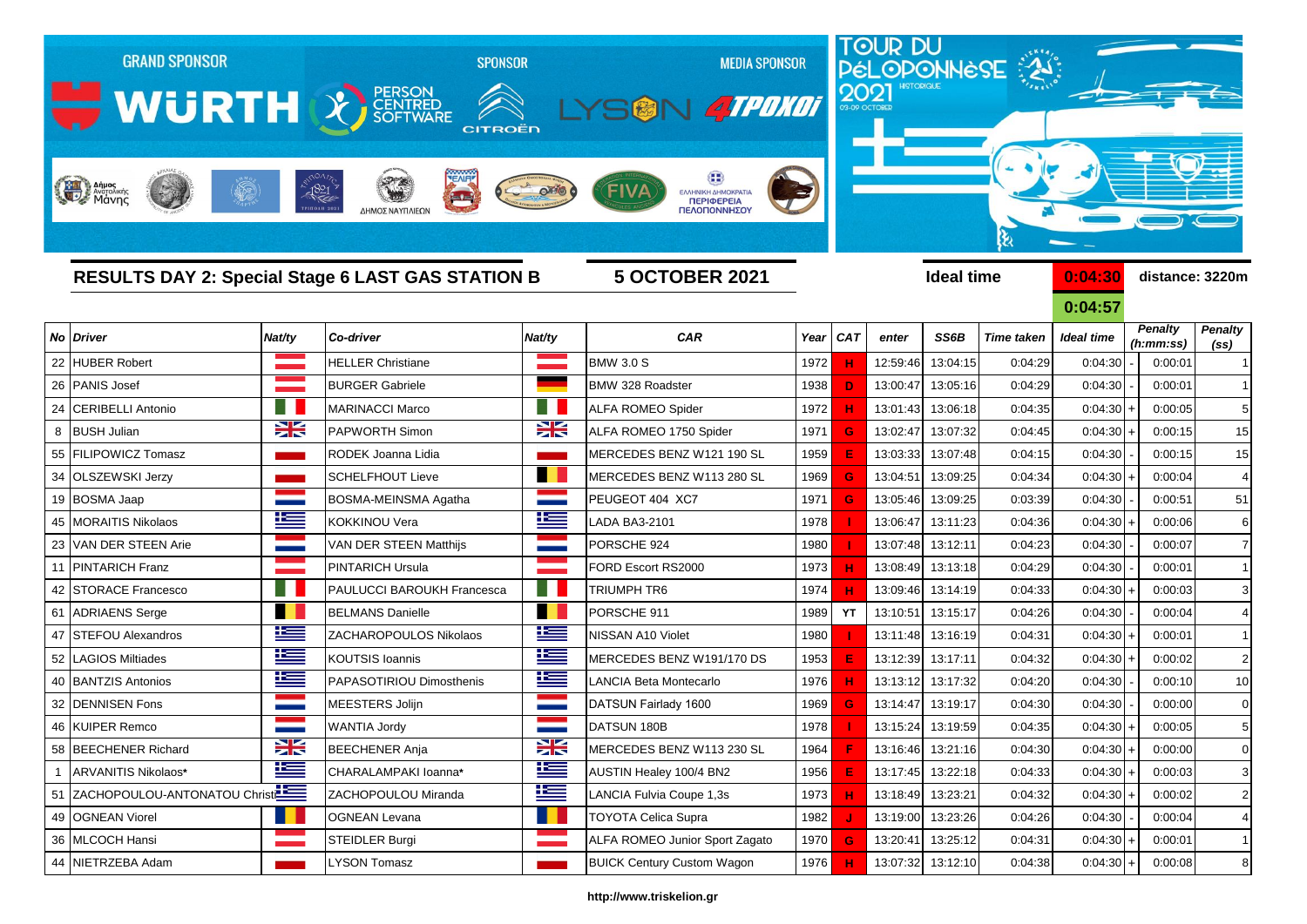|    | <b>GRAND SPONSOR</b><br>WURTH & FERSON<br>Anjuos<br>ANGLOS ANGLOS IKING |                       | <b>SPONSOR</b><br>CITROËN<br>$-1821$<br>$\frac{1}{2}$<br>ΔΗΜΟΣ ΝΑΥΠΛΙΕΩΝ | <b>MEDIA SPONSOR</b><br><b>STROKOT</b><br>SM<br><b>ΕΛΛΗΝΙΚΗ ΔΗΜΟΚΡΑΤΙΑ</b><br><b>ПЕРІФЕРЕІА</b><br>ΠΕΛΟΠΟΝΝΗΣΟΥ |                                    | 2021              |            |                    | TOUR DU<br>PÉLOPONNÈSE<br>ક્ષ |                   |                   |                      |                   |
|----|-------------------------------------------------------------------------|-----------------------|--------------------------------------------------------------------------|-----------------------------------------------------------------------------------------------------------------|------------------------------------|-------------------|------------|--------------------|-------------------------------|-------------------|-------------------|----------------------|-------------------|
|    | <b>RESULTS DAY 2: Special Stage 6 LAST GAS STATION B</b>                | <b>5 OCTOBER 2021</b> |                                                                          |                                                                                                                 |                                    | <b>Ideal time</b> |            | 0:04:30<br>0:04:57 |                               | distance: 3220m   |                   |                      |                   |
| No | <b>Driver</b>                                                           | Nat/ty                | Co-driver                                                                | Nat/ty                                                                                                          | <b>CAR</b>                         | Year              | <b>CAT</b> | enter              | SS6B                          | <b>Time taken</b> | <b>Ideal time</b> | <b>Penalty</b>       | <b>Penalty</b>    |
|    | 57 STIPCICH Pierluigi                                                   | H.                    | <b>TOMBOLINI Alfredo</b>                                                 | <b>Birth</b>                                                                                                    | ALFA ROMEO Giulia Spider           | 1962              | F          | 13:23:16           | 13:28:11                      | 0:04:55           | 0:04:57           | (h:mm:ss)<br>0:00:02 | (s <sub>s</sub> ) |
|    | 37 MALUSZYNSKA Joanna                                                   |                       | DOBANIEWICZ-GRABOWSKA Magdale                                            |                                                                                                                 | IMERCEDES BENZ W113 280 SL         | 1970              | G          |                    |                               |                   | 0:04:30           | 0:04:30              | 300               |
| 54 | <b>GIUSTINI Carlo</b>                                                   | H.                    | MIZINA Svetlana                                                          | n n                                                                                                             | <b>ALFA ROMEO Giulietta Spider</b> | 1957              | Е          |                    | 13:25:24 13:30:22             | 0:04:58           | 0:04:57           | 0:00:01              |                   |
|    | 56 MOTTIRONI Pierluigi                                                  | H                     | <b>QUINTILIANI Daniela</b>                                               | × III                                                                                                           | <b>ALFA ROMEO Giulia Sprint</b>    | 1962              | F.         | 13:26:17           | 13:31:09                      | 0:04:52           | 0:04:57           | 0:00:05              | 5 <sup>5</sup>    |
|    | 39 KEMPE Jim                                                            |                       | KEMPE Hennie                                                             |                                                                                                                 | <b>ALFA ROMEO GIULIA</b>           | 1971              | G          |                    | 13:26:39 13:31:05             | 0:04:26           | 0:04:30           | 0:00:04              | $\overline{4}$    |
| 62 | <b>SATRAZEMI Maria</b>                                                  | $\equiv$              | RALLI Sia                                                                | N                                                                                                               | ALFA ROMEO Spider S4               | 1990              | YT         |                    |                               |                   | 0:04:30           | 0:04:30              | 300               |
|    | 60 NOBLE John                                                           | X                     | <b>NOBLE Jean</b>                                                        | XK                                                                                                              | MERCEDES BENZ 280SL                | 1970              | G          | 13:29:24           | 13:34:23                      | 0:04:59           | 0:04:57           | 0:00:02              | $2 \vert$         |
|    | 59   SAMARAS Alexandros                                                 | M                     | SAMARA Alexandra                                                         | l                                                                                                               | <b>ROLLS ROYCE SILVER SHADOW</b>   | 1968              | G          | 13:31:17           | 13:36:08                      | 0:04:51           | 0:04:57           | 0:00:06              | $6 \mid$          |
|    | 38 DUPEN Ella                                                           | X                     | CHRISTODOULOU Sophia                                                     | XK                                                                                                              | VW Beetle 1300                     | 1971              | G          | 13:31:02           | 13:35:35                      | 0:04:33           | 0:04:57           | 0:00:24              | 24                |
| 20 | <b>FOWLER David</b>                                                     | X                     | <b>BARNICOAT James</b>                                                   | $\geq$                                                                                                          | <b>TRIUMPH Spitfire MKII</b>       | 1965              |            | 13:31:52           | 13:36:29                      | 0:04:37           | 0:04:30           | 0:00:07              | $\overline{7}$    |
| 6  | <b>KEIJSER Ton**</b>                                                    |                       | <b>KEIJSER Mariken</b>                                                   |                                                                                                                 | <b>MGA Roadster</b>                | 1958              | Е          | 12:27:23           | 12:31:55                      | 0:04:32           | 0:04:30           | 0:00:02              | 2 <sub>1</sub>    |
| 5  | VAN ZANTEN Edward**                                                     |                       | <b>VAN ZANTEN Mirjam</b>                                                 |                                                                                                                 | PEUGEOT 504 Coupe                  | 1972              |            | 12:27:21           | 12:31:32                      | 0:04:11           | 0:04:30           | 0:00:19              | 19                |
|    | 53 KARIOTIS Ioannis                                                     | <u>ies</u>            | <b>KARIOTI Maria</b>                                                     | l                                                                                                               | $DKW$ 3=6                          | 1960              | Е.         |                    |                               |                   | 0:04:57           | 0:04:57              | 300               |
| 29 | POSMYK Jordan                                                           |                       | PALUCHOWSKI Pawel                                                        |                                                                                                                 | MERCEDES BENZ W113 230 SL          | 1965              | F          |                    |                               |                   | 0:04:30           | 0:04:30              | 300               |
| 64 | LOUMIDIS Aris                                                           | 些                     | OUMIDI Lena                                                              | l                                                                                                               | <b>CORD Phaeton</b>                | 1936              | SV         |                    |                               |                   | 0:04:30           | 0:04:30              | 300               |
| 65 | SINANOGLOU Athanasios                                                   | ١Œ                    | SANTAMOURI Danae-Sake                                                    | N                                                                                                               | PORSCHE 356 B s cabriolet          | 1963              | SV         |                    |                               |                   | 0:04:30           | 0:04:30              | 300               |
| 66 | <b>INGLESSIS Ioannis</b>                                                | 连                     | KAMILARI Anna-Maria                                                      | 哇                                                                                                               | CHEVROLET Corvette C2              | 1965              | ${\sf SV}$ |                    |                               |                   | 0:04:30           | 0:04:30              | 300               |
|    | 67 CHRYSOSPATHIS Ioannis                                                | <u>اعتل</u>           | <b>VELONI Anny</b>                                                       | ١Œ                                                                                                              | PORSCHE 911T                       | 1971              | SV         |                    |                               |                   | 0:04:30           | 0:04:30              | 300               |
|    | 68 ARVANITIS Grigoris                                                   | ١Œ                    | <b>ARVANITI Foteini</b>                                                  | ١æ                                                                                                              | LANCIA Fulvia Coupe 1,3s           | 1972              | SV         |                    |                               |                   | 0:04:30           | 0:04:30              | 300               |
|    | 69 NTZOUMANIS Athanasios                                                | ١Œ                    | <b>ZACHARIS KONSTANTINOS</b>                                             | N                                                                                                               | LANCIA Fulvia Coupe 1,3s           | 1973              | SV         |                    |                               |                   | 0:04:30           | 0:04:30              | 300               |
|    | 70 KOTTIS Vasileios                                                     | <u>is </u>            | <b>TBA</b>                                                               | N                                                                                                               | <b>BMW 2002</b>                    | 1974              | SV         |                    |                               |                   | 0:04:30           | 0:04:30              | 300               |
|    | 71 NIKOLOPOULOU Eleni                                                   | Ħ                     | <b>GEORGILIS Kostis</b>                                                  | N                                                                                                               | <b>VW 1300</b>                     |                   | 1976 SV    |                    |                               |                   | 0:04:30           | 0:04:30              | 300               |
|    | 72 MATSOUKIS Petros                                                     | 坚                     | <b>MALIAKI Maria</b>                                                     | <u>ika </u>                                                                                                     | MERCEDES BENZ W123 Coupe           | 1978 SV           |            |                    |                               |                   | 0:04:30           | 0:04:30              | 300               |